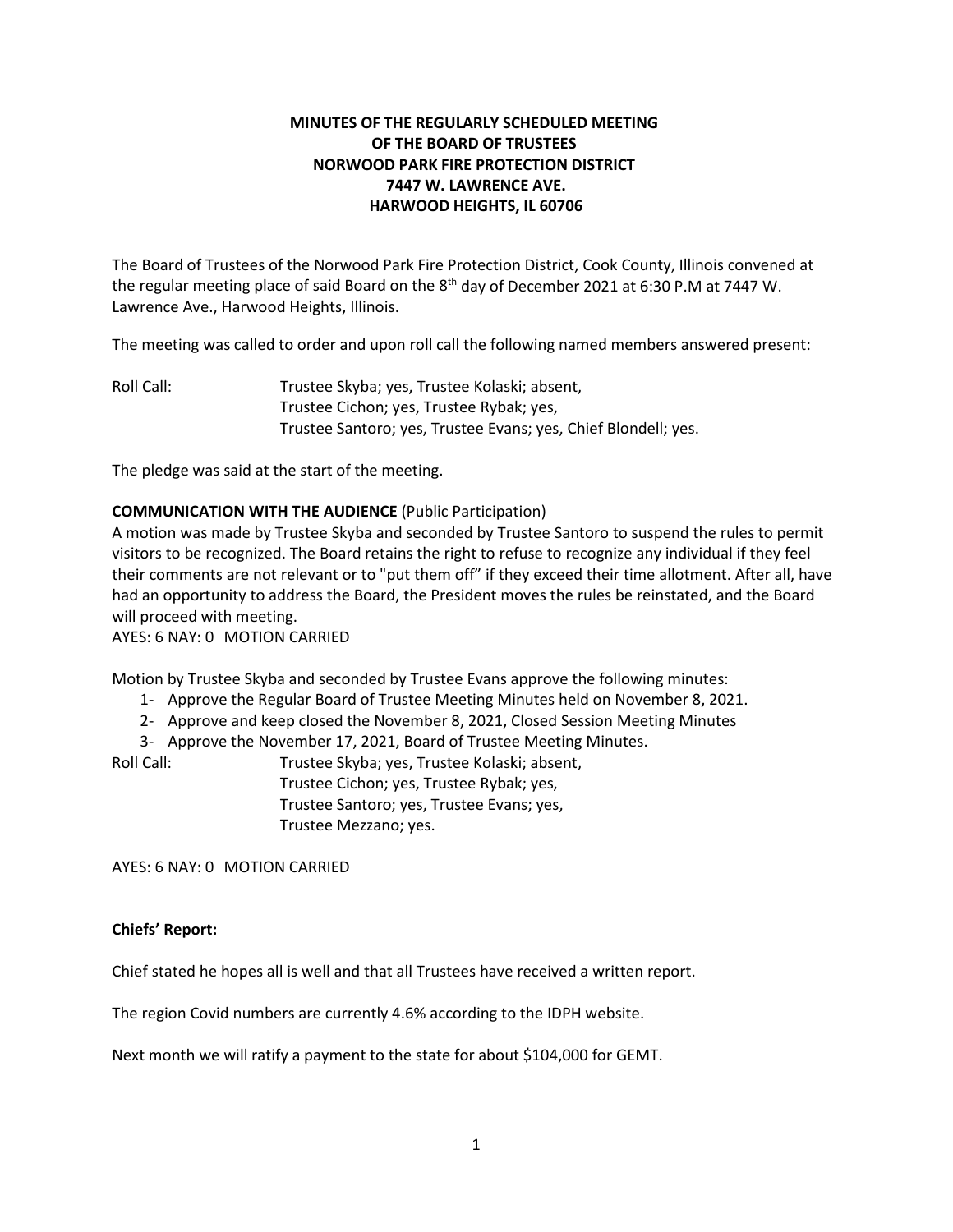We have 6 months after our fiscal year ends to file our audit, our auditors have just filed for an extension for 60 days, we expect to receive a draft any day.

Previously, this board approved \$15,000 for beds, Firefighter Mark Blondell was able to purchase them for \$9,000. He still needs to purchase bed covers but was able to get them down in price substantially.

We have been extremely busy, call volume for this year will exceed any previous year. The Chief has been responding to calls. We have also had towns coming in to assist with transporting patients.

Trustee Skyba asked if everywhere is busy. Trustee Rybak stated that there are currently 62 patients in the Resurrection Emergency Room and 35 patients waiting for beds. ALGH has 10 hours waits and Cook County has 3 day waits. Discussion.

Motion by Trustee Santoro seconded by Trustee Skyba to approve the Chief's report for November 2021.

AYES: 6 NAY: 0 MOTION CARRIED

Assets

**President's Report:** Trustee Cichon stated 2021 has been a tough year, 2022 maybe tougher. We try to make the best decisions for the residents and personnel.

#### **TREASURER'S REPORT**

Schedule of Assets (Arising from Cash Transactions) November 30, 2021

| AJJELJ                                                |                |
|-------------------------------------------------------|----------------|
| <b>Checking and money market accounts:</b>            |                |
| Byline Bank ambulance billing money market #4304492   | 321,706.27     |
| Wintrust -MM #2776                                    | 1,416,904.28   |
| Wintrust-Checking #9771                               | 17,092.04      |
| Wintrust-Ambulance #2671                              | 608,018.81     |
| Wintrust- Medical #0599                               | 643.49         |
| <b>Wintrust-Donation #4129</b>                        | 919.17         |
| Wintrust-FSA #0713                                    | 769.38         |
| Total checking and money market accounts              | \$2,366,053.44 |
| Certificates of deposit (interest rate and maturity): |                |
| Belmont Bank (0.45%, 02/10/22)                        | 699,331.01     |
| Belmont Bank (0.45% 01/21/22)                         | 582,750.48     |
| Belmont Bank (0.45% 01/19/22)                         | 406,870.79     |

Motion by Trustee Skyba and seconded by Trustee Evans to approve the November's accounts payable expenditures in the amount of \$409,809.58 and the Treasurer's Report as presented from the Financial Statements for November 2021.

Total certificates of deposit **1.688,952.28** and the state of deposit **51,688,952.28** Total checking, money market and certificates of deposit  $\frac{$4,055,005.72}{2}$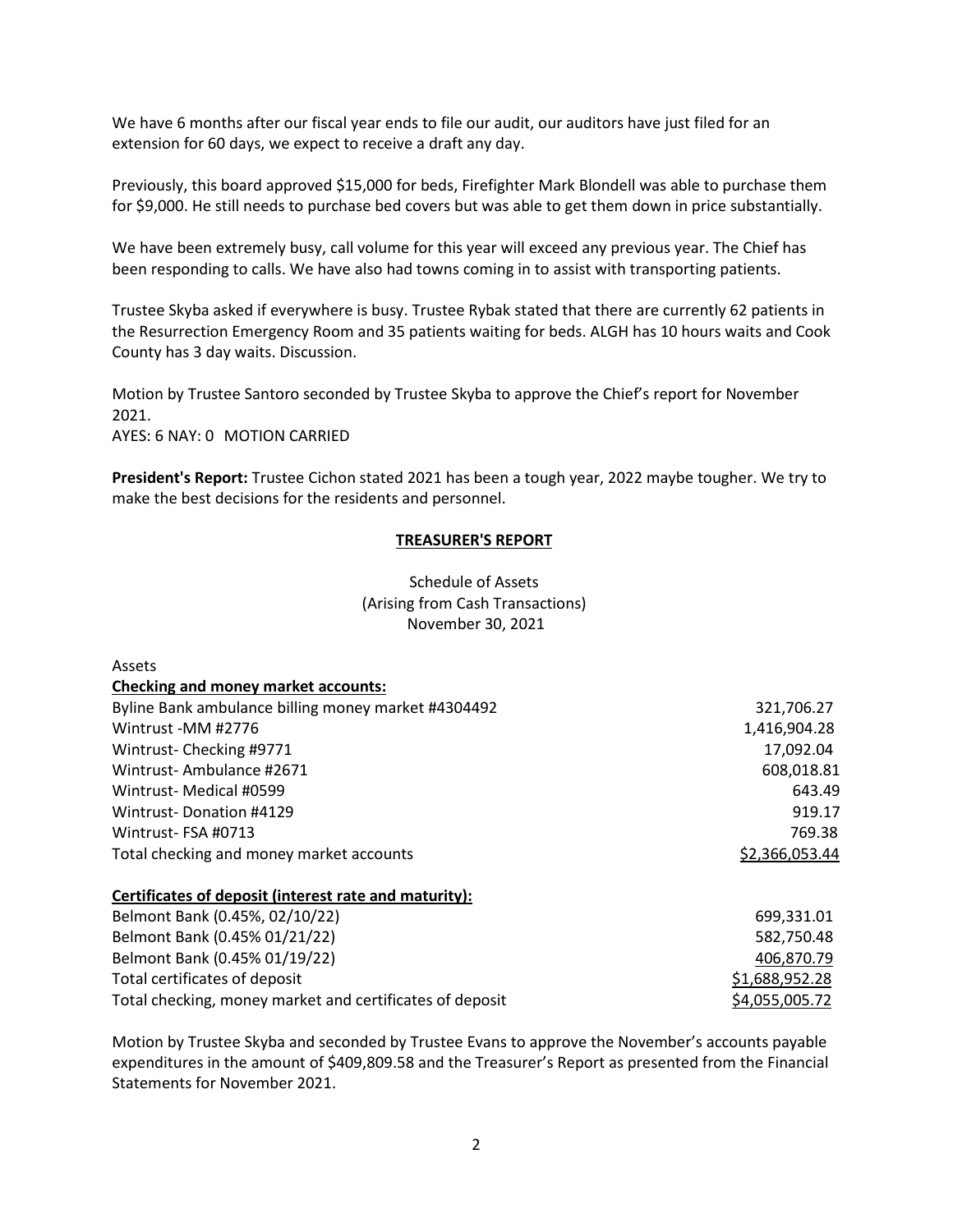| Roll Call: | Trustee Skyba; yes, Trustee Kolaski; absent, |
|------------|----------------------------------------------|
|            | Trustee Cichon; yes, Trustee Rybak; yes,     |
|            | Trustee Santoro; yes, Trustee Evans; yes,    |
|            | Trustee Mezzano; yes.                        |
|            |                                              |

AYES: 6 NAY: 0 MOTION CARRIED

### **Committee Reports:**

Finance Committee- Trustee Evans stated that the beds were the only outlier for the bills. After the new year there will be a couple of CDs that will mature, we will need to decide what to do.

Building and Equipment Committee-Trustee Mezzano stated he would like to set up a meeting. Chief stated that the 2% Fund has allocated another \$7,500 towards outfitting new Tower 103. He was on Truck 104 today and cannot wait for Tower 103 to arrive. Truck 104 asking price has been lowered again.

Policy & Strategic Planning Committee- Trustee Kolaski not present.

Community Relations Committee- Trustee Santoro stated there was a Community Relations Committee meeting today and they gave the chief the go ahead to gather information on a referendum. Once information is gathered, there will be a committee established and start moving forward to get a game plan. This is for an operations referendum.

Discussed T-shirts. Too early to discuss having an Open House. Discussion.

Pension Fund Member & Commissioner Oversight- Trustee Skyba stated there is nothing to report.

### **Old Business:**

None

## **New Business**

Motion by Trustee Mezzano and seconded by Trustee Skyba to pass and approve Ordinance #21-3, the Norwood Park Fire Protection District 2021 Tax Levy.

Roll Call: Trustee Skyba; yes, Trustee Kolaski; absent, Trustee Cichon; yes, Trustee Rybak; yes, Trustee Santoro; yes, Trustee Evans; yes Trustee Mezzano; yes. AYES: 6 NAY: 0 MOTION CARRIED

Motion by Trustee Santoro and seconded by Trustee Skyba to pass and approve Ordinance #21-4, an Ordinance giving Cook County Clerk direction related to the 2021 Tax Levy.

Roll Call: Trustee Skyba; yes, Trustee Kolaski; absent, Trustee Cichon; yes, Trustee Rybak; yes, Trustee Santoro; yes, Trustee Evans; yes Trustee Mezzano; yes.

AYES: 6 NAY: 0 MOTION CARRIED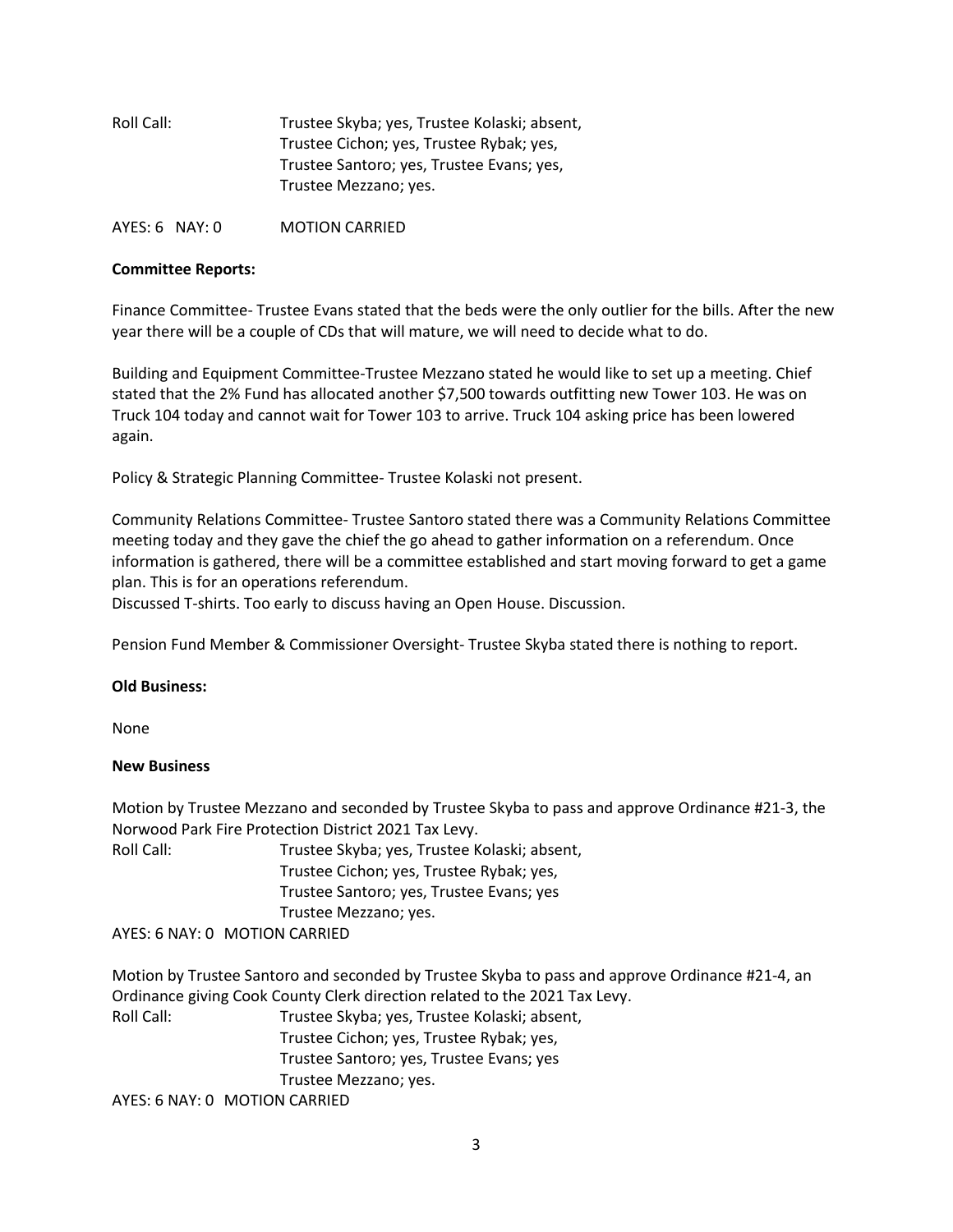Motion by Trustee Mezzano and seconded by Trustee Evans to approve the renewal for Workers Compensation through Illinois Public Risk Fund, effective January 1, 2022, through January 1, 2023, at an estimated cost of \$173,028.00.

Roll Call: Trustee Skyba; yes, Trustee Kolaski; absent, Trustee Cichon; yes, Trustee Rybak; yes, Trustee Santoro; yes, Trustee Evans; yes Trustee Mezzano; yes. AYES: 6 NAY: 0 MOTION CARRIED

Motion by Trustee Santoro and seconded by Trustee Cichon to approve the Liability Insurance renewal with Corkill Insurance, effective January 1, 2022, through January 1, 2023, at an annual cost of \$48,049.00.

Roll Call: Trustee Skyba; yes, Trustee Kolaski; absent, Trustee Cichon; yes, Trustee Rybak; yes, Trustee Santoro; yes, Trustee Evans; yes Trustee Mezzano; yes.

AYES: 6 NAY: 0 MOTION CARRIED

Motion by Trustee Santoro and seconded by Trustee Skyba to adopt and approve Ordinance #21-5, and Ordinance Amending the Imposition and Collection of Emergency Ambulance User Fees.

Chief Blondell explained that this reflects the GEMT rate we are adopting and will renew each year without having to pass a new Ordinance.

Roll Call: Trustee Skyba; yes, Trustee Kolaski; absent, Trustee Cichon; yes, Trustee Rybak; yes, Trustee Santoro; yes, Trustee Evans; yes Trustee Mezzano; yes. AYES: 6 NAY: 0 MOTION CARRIED

Motion by Trustee Santoro and seconded by Trustee Cichon to adopt and approve Ordinance #21-6, and Ordinance adopting a Fire Prevention Code Prescribing Regulations Governing Conditions Hazardous to Life and Property from Fire or Explosions and Establishing a Bureau of Fire Prevention and Providing Officers therefore and defining their Powers and Duties.

Chief explained that previously the Fire Marshal would have to try to enforce fire codes with nothing to back himself up, this will now change. This also defines the fees for plan review that will increase slowly. Discussion on fees. Chief explained that historically, the board did not want to charge. Discussion.

Roll Call: Trustee Skyba; yes, Trustee Kolaski; absent, Trustee Cichon; yes, Trustee Rybak; yes, Trustee Santoro; yes, Trustee Evans; yes Trustee Mezzano; yes. AYES: 6 NAY: 0 MOTION CARRIED